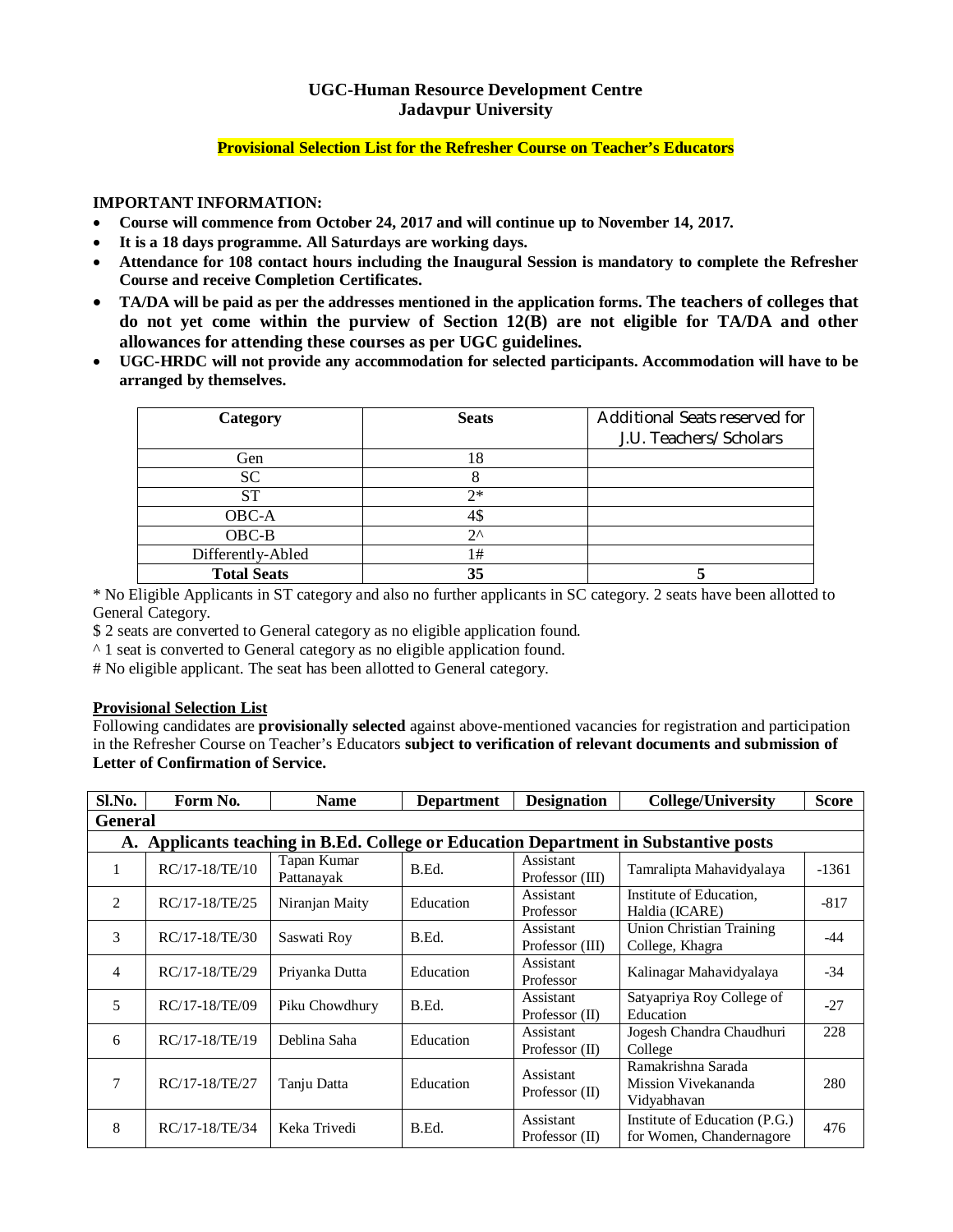| 9                | RC/17-18/TE/01                 | <b>Suprity Sarkar</b>  | Education                                    | Assistant<br>Professor (II)          | Raidighi College                                                                     | 523             |
|------------------|--------------------------------|------------------------|----------------------------------------------|--------------------------------------|--------------------------------------------------------------------------------------|-----------------|
| 10               | RC/17-18/TE/23                 | Papiya Upadhyay        | Education                                    | Assistant<br>Professor               | Netaji Subhas Open<br>University                                                     | 581             |
| 11               | RC/17-18/TE/07                 | Usashi Kundu (De)      | Education                                    | <b>Assistant</b><br>Professor $(II)$ | Diamond Harbour Women's<br>University                                                | 800             |
| 12               | RC/17-18/TE/20                 | Chiranjit<br>Mukherjee | Education                                    | Assistant<br>Professor               | George College                                                                       | 1221            |
| 13               | RC/17-18/TE/38                 | <b>Bhaswati Ghosh</b>  | B.Ed.                                        | Principal                            | Vivekjyoti College                                                                   | N.A.            |
| В.               | Applicants in contractual post |                        |                                              |                                      |                                                                                      |                 |
| 1                | RC/17-18/TE/11                 | Sohini Ghosh           | <b>Disabilities</b>                          | Assistant                            | Rabindra Bharati University                                                          | N.A.            |
| 2                |                                | Minati Rani            | <b>Studies</b><br><b>Disabilities</b>        | Professor<br>Assistant               |                                                                                      | N.A.            |
|                  | RC/17-18/TE/39                 | Mohapatra              | <b>Studies</b>                               | Professor                            | Rabindra Bharati University                                                          |                 |
| C.               | Other applicants               |                        |                                              |                                      |                                                                                      |                 |
| $\mathbf{1}$     | RC/17-18/TE/28                 | Isha Paul              | Bengali                                      | Assistant<br>Professor (II)          | Serampore College                                                                    | $-567$          |
| $\overline{2}$   | RC/17-18/TE/02                 | Safiul Alam            | Organic<br>Chemistry                         | Assistant<br>Professor               | Aliah University                                                                     | $-379$          |
| 3                | RC/17-18/TE/06                 | Subhabrata Kar         | Physical<br>Education                        | Assistant<br>Professor (II)          | <b>Union Christian Training</b><br>College, Khagra                                   | 6               |
| $\overline{4}$   | RC/17-18/TE/05                 | Arnab Ghosh            | Physical<br>Education                        | Assistant<br>Professor               | <b>Union Christian Training</b><br>College, Khagra                                   | $\overline{25}$ |
| 5                | RC/17-18/TE/31                 | Saberi Rakshit         | Sanskrit                                     | Assistant<br>Professor (II)          | Ramakrishna Sarada<br>Mission Vivekananda<br>Vidyabhaban                             | 120             |
| 6                | RC/17-18/TE/15                 | Sk. Abul Salam         | Library                                      | Assistant<br>Professor $(II)$        | Shibpur Dinabundhoo<br>Institution (College)                                         | 260             |
| $\tau$           | RC/17-18/TE/03                 | Arnab Kr. Banerjee     | <b>Mass</b><br>Communication<br>& Journalism | Assistant<br>Professor               | Vijaygarh Jyotish Ray<br>College                                                     | 264             |
| 8                | RC/17-18/TE/21                 | Ahasena Begum          | Sanskrit                                     | Assistant<br>Professor               | Hooghly Mohsin College                                                               | 1081            |
| <b>SC</b>        |                                |                        |                                              |                                      |                                                                                      |                 |
|                  |                                |                        |                                              |                                      | A. Applicants teaching in B.Ed. College or Education Department in Substantive posts |                 |
| $\mathbf{1}$     | RC/17-18/TE/14                 | Sanjib Kumar Roy       | <b>B.Ed</b>                                  | Assistant<br>Professor (II)          | Ananda Chandra Training<br>College                                                   | $-84$           |
| 2                | RC/17-18/TE/08                 | Premendra Das          | Education                                    | Assistant<br>Professor (II)          | Malda Women's College                                                                | 18              |
| 3                | RC/17-18/TE/17                 | Lalkrishna Khanra      | Education                                    | Assistant<br>Professor (II)          | Mahishadal Girls' College                                                            | 274             |
| 4                | RC/17-18/TE/35                 | Madan Mohan<br>Mandal  | B.Ed.                                        | Assistant<br>Professor (II)          | Ramakrishna Mission<br>Sikshana Mandira,<br>Belurmath, Howrah                        | 465             |
| 5                | RC/17-18/TE/24                 | Parimal Sarkar         | Education                                    | Assistant<br>Professor               | Netaji Subhas Open<br>University                                                     | 593             |
| 6                | RC/17-18/TE/36                 | Pradip Sarkar          | B.Ed.                                        | Assistant<br>Professor (II)          | Ramakrishna Mission<br>Sikshana Mandira,<br>Belurmath, Howrah                        | 702             |
| $\tau$           | RC/17-18/TE/26                 | Mita Howladar          | Education                                    | Assistant<br>Professor (II)          | Calcutta Girls' B.T.College                                                          | 705             |
| 8                | RC/17-18/TE/16                 | Biswajit Samaddar      | B.Ed.                                        | Assistant<br>Professor               | Govt. College of Education,<br>Banipur                                               | 1012            |
| <b>OBC-A</b>     |                                |                        |                                              |                                      |                                                                                      |                 |
| $\mathbf{1}$     | RC/17-18/TE/18                 | Abu Sayeed Miah        | Education                                    | Assistant<br>Professor               | Moulana Abul Kalam Azad<br>Teachers' Training College                                | 307             |
| $\boldsymbol{2}$ | RC/17-18/TE/33                 | Md. Nijairul Islam     | Education                                    | Assistant<br>Professor               | Gazole Mahavidyalaya,<br>Malda                                                       | 316             |